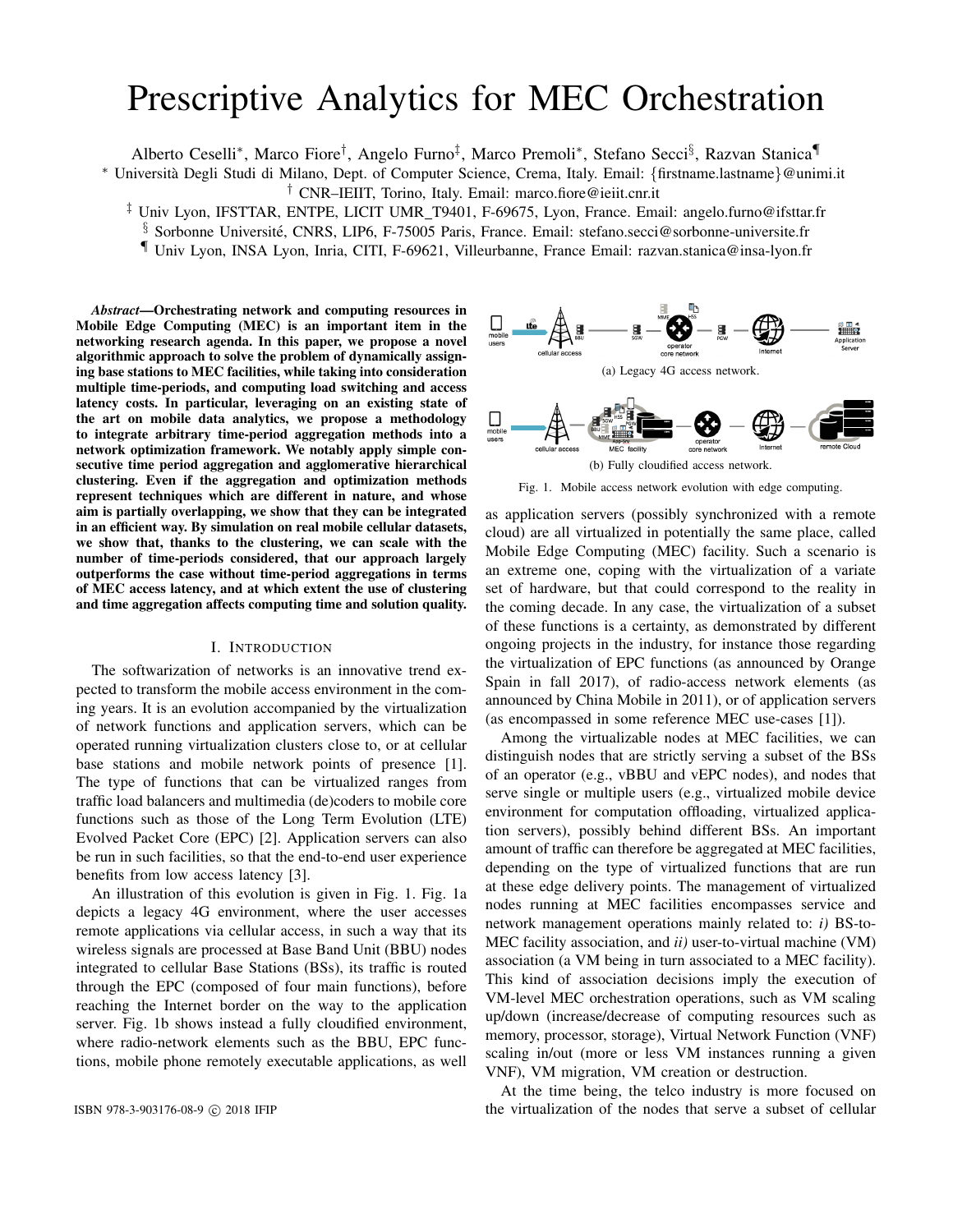antennas (e.g., vBBU, vEPC), instead of working directly at the user-VM granularity, mainly because of scalability concerns. Therefore, one shall consider BS-to-MEC facility switching decisions as critical ones. In this paper, we indeed propose a MEC orchestration framework that primarily optimizes BS-to-MEC facility association over time, based on a spatiotemporal grouping of the BSs, while integrating VM workload adaptations across MEC facilities.

BS-to-MEC facility switching operations can not be reasonably expected to run continuously, as this would incur in traffic loss and overhead due to traffic handover, but to occur only at certain points in time (*e.g.*, once every thirty minutes). Hence, introducing an implicit time discretization of the orchestration system appears appropriate. In order to identify suitable discrete-time profiles of the traffic demand, different strategies can be employed. The simplest option is to aggregate the demand observed at each BS during every time step in a recent reference period, exploiting training data, using one reference profile for each time step. Another option to identify suitable discrete-time profiles of the traffic demand is to use temporal clustering analytics on the historical data, so as to group together time slots that feature very similar distributions of the mobile traffic demand across the BSs.

In this paper, we explore the two options above, proposing a prescriptive analytics approach integrating advanced temporal clustering into a mathematical programming formulation of the addressed MEC orchestration problem. The clustering returns a limited number of profiles, each of which corresponds to time intervals where the mobile network presents a similar distribution of the demand. It is then possible to feed the optimization framework with a small number of profiles, with the risk of decreasing the solution quality, since typical profiles can only approximate the actual MEC network load at a specific time step. We assess in the paper the computational and quality aspects of our prescriptive analytics approach, as compared to basic time aggregation in the orchestration.

The manuscript is structured as follows. Section II draws the necessary background. Our network model is described in Section III, while our orchestration algorithm is described in Section IV. Section V reports numerical results. Section VI concludes the paper.

## II. BACKGROUND

We draw in this section the necessary background on edge computing and virtualization and on the integration of data analytics in network optimization problems.

#### *A. Edge computing and network virtualization*

In a MEC infrastructure, virtualization clusters – called 'MEC facilities' or 'MEC hosts' in the standardization documents [1], or 'cloudlets' in academic jargon [5] – are connected to access network nodes within a few hops, to deliver access to application servers running as VMs. Various operations dealing with the changing mobile access demand can be applied to orchestrate the resulting cloud-network system, which include BS to MEC facility dynamic assignment, VM

capacity rescaling (addition or removal of computing power in terms of live memory or virtual processors) and VM migration (a VM state is moved from one MEC facility to another one). An 'orchestrator' is in charge of instantiating such decisions into the MEC infrastructure. Each orchestration action comes at a cost, often referred to as 'migration' or 'switching' cost, as it can require synchronizing states and reconfiguring network equipment and servers, across a geographical network under stringent performance guarantees. The technology to perform MEC orchestration operations is being experimented since many years [6]. It commonly takes into consideration changing states of the network in time and space, related to user mobility and digital usages behavior.

These dynamics are being considered for the management of not only application servers, but also of the network services needed to deliver resilient access to applications. Indeed, 5G systems will also build on new networking paradigms such as Network Function Virtualization (NFV) and Software Defined Networking (SDN) in order to, on the one hand, support the orchestration of virtualized network functions and, on the other hand, provide to core network switches the necessary features to support flow management that may be needed when applying fine-grained orchestration decisions [7].

Eventually, for mobile access networks and in particular cellular networks, the physical facility delivering application and network function VMs is expected to be the same, as already discussed in Fig. 1, located in access network aggregation points of presence. Such a convergence is also clearly appearing in standardization efforts related to MEC and NFV systems [8], [9], with equivalent interfaces between virtualization layer and orchestration system components.

A significant amount of work exists in the area of MEC and mobile-access NFV orchestration. A common problem addressed is the virtualization cluster placement within the access network, as considered in [10] for application VMs, in [4] for the EPC functions and in [11] for radio-access functions. A different orchestration dimension is the one related to VM migration and rescaling across a given set of MEC facilities, as a function of user mobility, as addressed in [12] for application VMs and in [13] for the EPC functions. Finally, in the area of virtualized radio-access network orchestration, the problem of clustering, i.e., assigning a set of BSs to BBUs was also extensively studied, as for instance in [14].

# *B. Data-driven mobile networks*

A further step in this area, only marginally addressed to date, is to investigate how to integrate the result of data analytics in the instrumentation of MEC orchestration decisions, related to placement, migration, rescaling and clustering operations, along the lines traced in [15], [16].

Virtualized networks where significant resources are placed in proximity of the radio access open substantial new scenarios for the dynamic management of system operations. Solutions based on data analytics are in particular expected to play a critical role: knowledge inferred by mining traffic measurements and Key Performance Indicators (KPIs) will fuel effective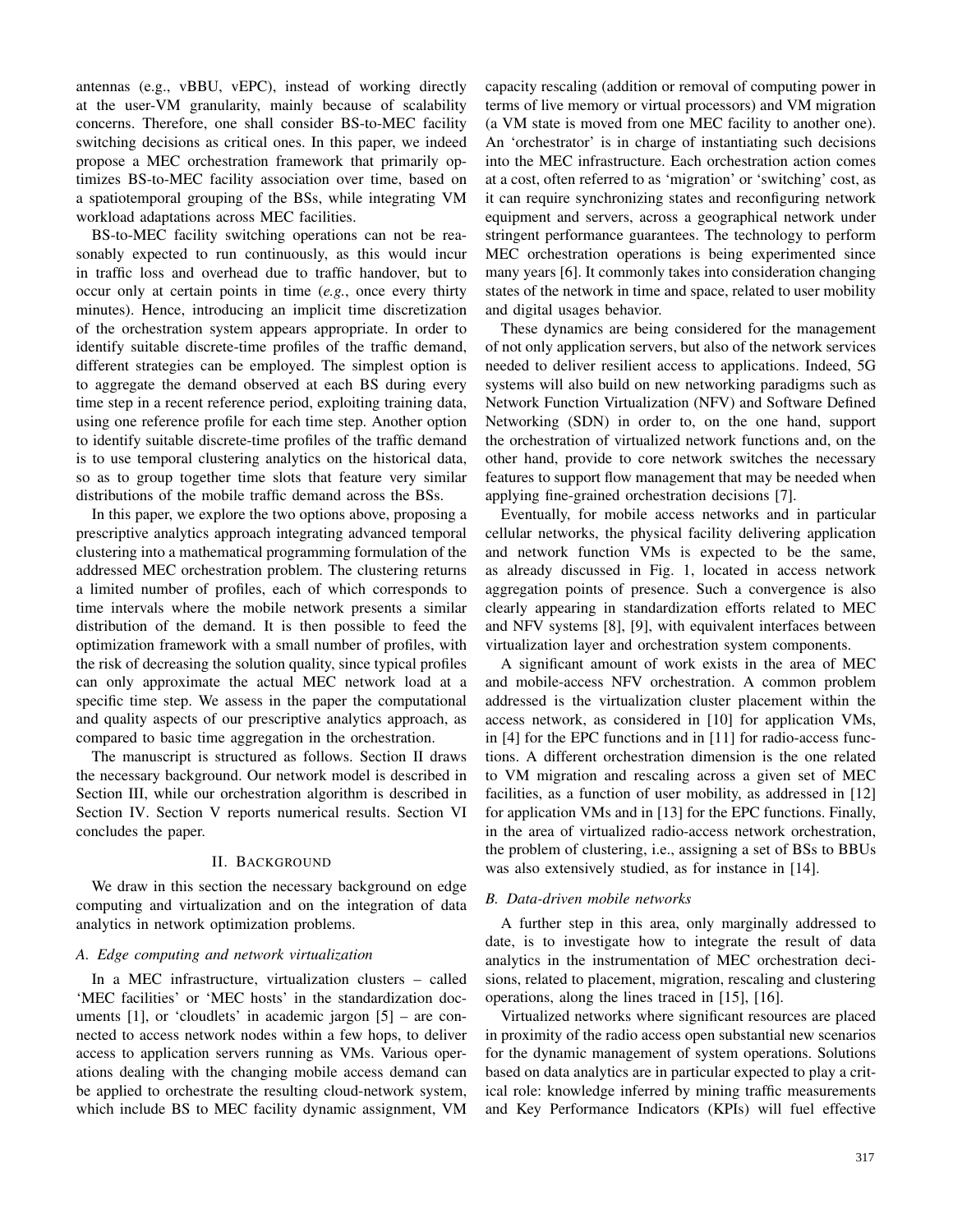orchestration policies for the deployment and re-allocation of resources across mobile edge computing facilities. The vision of 'data-driven' (also referred to as 'cognitive') network management is attracting the interest of a growing research community [17], [18], and is supported by major players in the 5G ecosystem [19].

Due to the very recent emergence of relevant use cases, solutions to extract useful information from massive amounts of mobile traffic data records and to employ it for network configuration are still in their infancy. Data analytics for mobile network traffic based on clustering or spectral analysis have revealed regular macroscopic structures [20], [21] that are highly predictable [22]. Actual experiments of data-driven network management have mainly focused on optimizing video streaming services [23], [24] and controlling core network congestion [25], [26]. However, as of today there is almost no practical demonstration of how MEC can benefit from datadriven paradigms. The single application we could identify is the data-driven BBU-to-BS clustering approach in [27], where however the interconnection network is not modeled.

In this paper, we present a first application of data-driven networking in the context of MEC orchestration, and more precisely clustering decisions, considering both network and systems constraints. Specifically, we leverage existing analytics for the spatiotemporal classification of traffic, and extract long-timescale patterns in the spatial distribution of the mobile traffic demand. We then employ these patterns to guide the operation of MEC facilities so that the user Quality of Service is maximized, by their integration in orchestration algorithms based on mathematical programming.

## *C. Network optimization*

The orchestration problem we address is to find groups of BSs for their association to MEC facilities, in a multiperiod setting such that the BS-to-MEC facility association can change across periods. In the area of network optimization, this requires to tackle a multi-period extension of the famous Generalized Assignment Problem (GAP) [28].

We point to [29] for a detailed review on the GAP and its extensions. Despite the large body of research available on the GAP, we are not aware of many papers directly dealing with its multi-period extensions. In [30], the authors face a single-source allocation problem with a flexible model and an effective algorithm; however, their model does not handle limited capacity, which is a crucial feature in our application. The multi-period allocation problem discussed in [31], in which a dual ascent technique is adapted to telecommunication networks applications, is similarly missing the handling of capacities.

Although our problem does not require to decide the location of the facilities, which is instead assumed to be optimized in a prior strategic planning [10] and given as input, one may expect features and computational challenges similar to those of multi-period location problems [33]. Recent approaches on that field include [34]: the authors face a multi-period concentrator location and dimensioning problem, providing MILP formulations and reduction techniques, and solving to optimality in less than one hour of computation instances with up to 30 clients, 10 candidate location sites and 15 time periods, or 100 clients, 30 candidate locations and 5 time periods. In [35] the authors introduce exact methods for a capacitated multi-period facility location problem in which, however, unlike our case, the demand of each client can be fractionally served by multiple facilities. Large scale instances with up to 200 facilities, three periods and an arbitrary number of clients could be solved with their algorithms.

## III. MEC NETWORK ORCHESTRATION MODEL

We elaborate our reference MEC network orchestration model along the following generic lines. BSs have associated mobile traffic demand, that changes over time. Each MEC facility has a certain capacity, limiting the overall amount of demand it can serve simultaneously. BSs must be assigned to MEC facilities; each new assignment implies a cost for each user connected to the BS in terms of latency for communicating with the associated MEC server. Due to capacity limits, it might not always be a good decision to assign each AP to its MEC facility of minimum latency; furthermore, since demand changes over time, an assignment pattern would hardly remain an efficient one over the whole planning horizon. We therefore leave the option of changing assignments over time, taking into account that each change implies a switching cost for the network, for example in terms of signaling to move session data of active users. An optimization problem therefore arises, that is to assign BSs to MEC facilities over time, respecting capacity constraints and minimizing a combination of users (assignment) and network (switching) costs.

Before providing a more formal problem statement and mathematical formulation, we describe the data analytics problem we address to instrument the orchestration algorithm.

## *A. Data analytics*

The data analytics we adopt to drive our resource orchestration problem is inspired by the temporal classifier of mobile network traffic introduced by [37]. The classifier leverages an agglomerative hierarchical clustering with fine-tuned distance measures, and allows detecting long time periods during which the geographic distribution of the mobile traffic demand does not vary significantly. The results presented in the original paper show that, *e.g.*, the aggregate demand of voice calls and text messages switches among a very small number of possible spatial configurations during a whole week.

We employ the classifier above as a building block, and proceed through the 4 phases, also summarized in Fig. 2:

Phase 1: We collect substantial measurement data from an operational mobile network. The data captures the demand for a major mobile service in two large-scale metropolitan regions for a period of several consecutive months. Details on the data collection are provided in Sec. V-A.

Phase 2: For a subset of the collected data, representing our training set, we compute the typical weekly average demand, by aggregating all data collected at the same time of the week.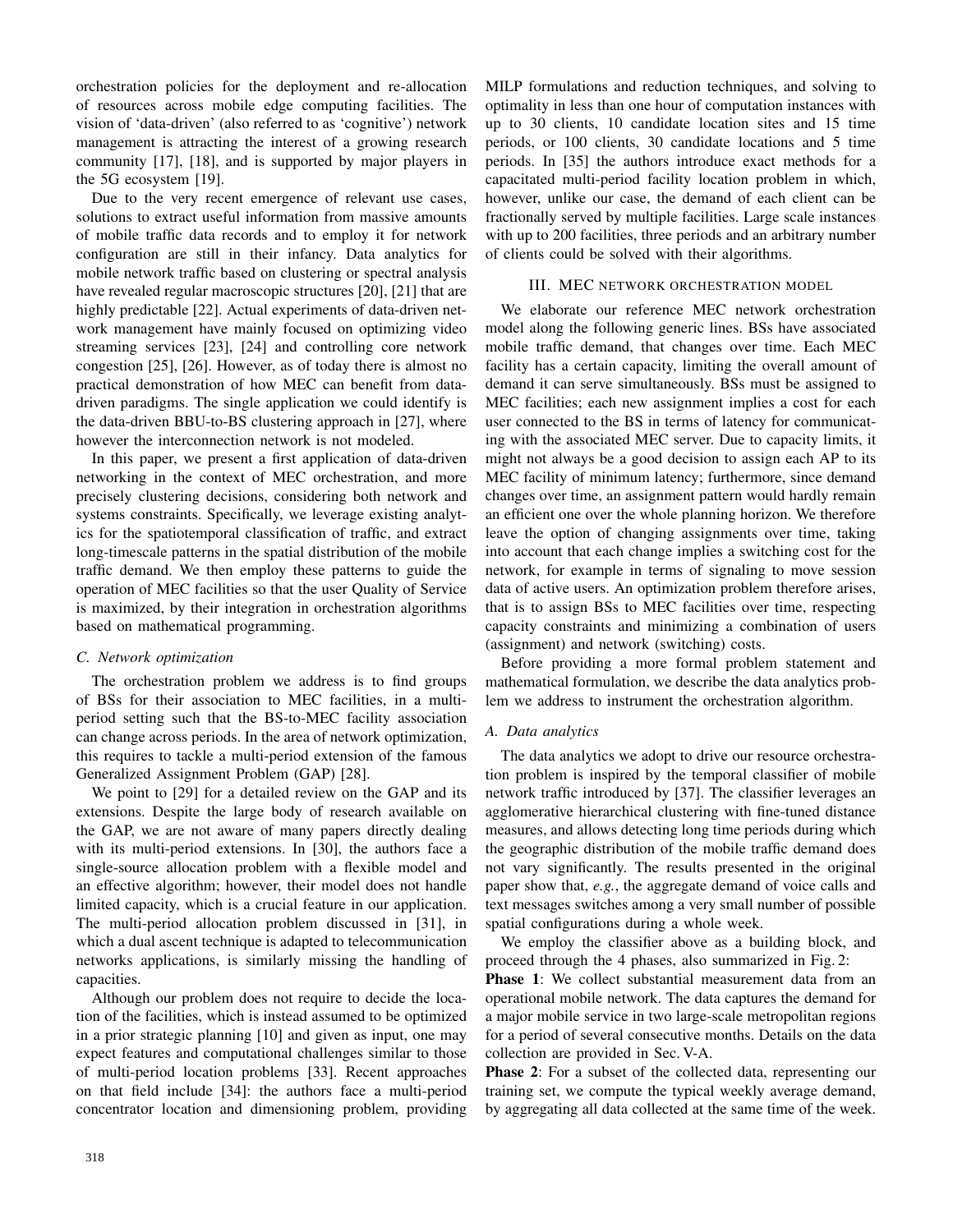

Fig. 2. Workflow for the classification of network usage profiles. The final intersection cluster set  $\mathbb{C}_q$  is used for the training.



Fig. 3. Sample cluster set of 10-minute time instants for a mobile service. The plot outlines the existence of 20 temporal classes of spatial distributions of the demand, during each daytime (abscissa) of different weekdays (ordinate).

For instance, the representative offered load on Monday, 4:00 pm at one antenna is the average of all measurements on Mondays in the training set, at that specific time and antenna. Clearly, time needs to be discretized in order to obtain a finite set of time instants: we thus assume that each time instant refers in fact to a period of duration T.

Phase 3: Following the methodology suggested in [37], we run two separate instances of the classifier on the average week, considering two distance metrics to compute the similarity of demands at diverse time instants. The first such metric is the difference of total traffic volumes, which tends to cluster together time instants with equivalent total demands. The second metric is the difference of the normalized fraction of traffic at each antenna, which groups together time instants that feature comparable spatial distributions of the demand.

Phase 4: We derive the intersection of the two cluster sets, obtaining our final set of time instant classes. The rationale is that such an intersection yields classes that have *i)* equivalent total traffic volumes, that are *ii)* distributed in the same way across antennas. In other words, the demands in time instants that belong to the same class are similar from all viewpoints.

Fig. 3 shows an example of the final cluster set for our reference mobile service, when considering that each time instant spans  $T = 10$  minutes. In the specific case under study, our approach categorizes all 10-minute time periods in a week into just 20 classes, *i.e.*, spatial configurations of the mobile service demand. The fact that 20 classes capture the diversity of offered loads in more than 1,000 time instants underscores how the demand for our target mobile service shows significant regularity over time. The emergence of 20 classes is also good news for our case study, as it implies that a small number of MEC facility deployments can be sufficient to accommodate all possible spatial dynamics in the traffic.

Another interesting observation is that time instants in a same class are typically contiguous. Also this aspect plays in favor of our objective: the temporal consistence of spatial configurations entails that MEC resource allocation profiles remain valid throughout quite long timespans, and the number of switches between profiles is reduced. The expectation (confirmed by our numerical evaluation) is that these intrinsic properties of the mobile service demand can make a datadriven approach for MEC deployment highly effective.

## *B. Orchestration Optimization Model*

Our MEC orchestrator includes an optimization core for performing prescriptive analytics on a tactical level. We adapt models and methods from [38]. In particular, we build dynamic assignment plans detailing, for each time slot, the set of BSs to be connected to each MEC facility and, as a byproduct, the set of switching operations to be performed between subsequent time slots. We consider a periodic singleassignment operational policy, that is, in each time slot each BS is assigned to exactly one MEC facility, and the last time slot is assumed to be followed by the first one.

The task details are the following.

Input. We assume to be given the set of BSs, the set of MEC facilities and a discretization of the time horizon in a set  $T$ of time slots. We also assume to be given *i)* for each BS, the mobile traffic demand that has to be accommodated in each time slot, *ii)* the capacity of each MEC facility, *iii)* the physical distance between each BS and each MEC facility and the network distance between each pair of MEC facilities (that is, a measure directly proportional to the network latency, including packet processing latency at intermediate nodes, and physical distance).

Output. We expect, as output of the optimization core, an assignment plan: for each BS and each time slot, an indication of the MEC facility where traffic needs to be routed. As a side result, we expect a switching plan, that is a boolean value for each BS and each pair of MEC facilities for each time slot, indicating whether that BS switches at that time between a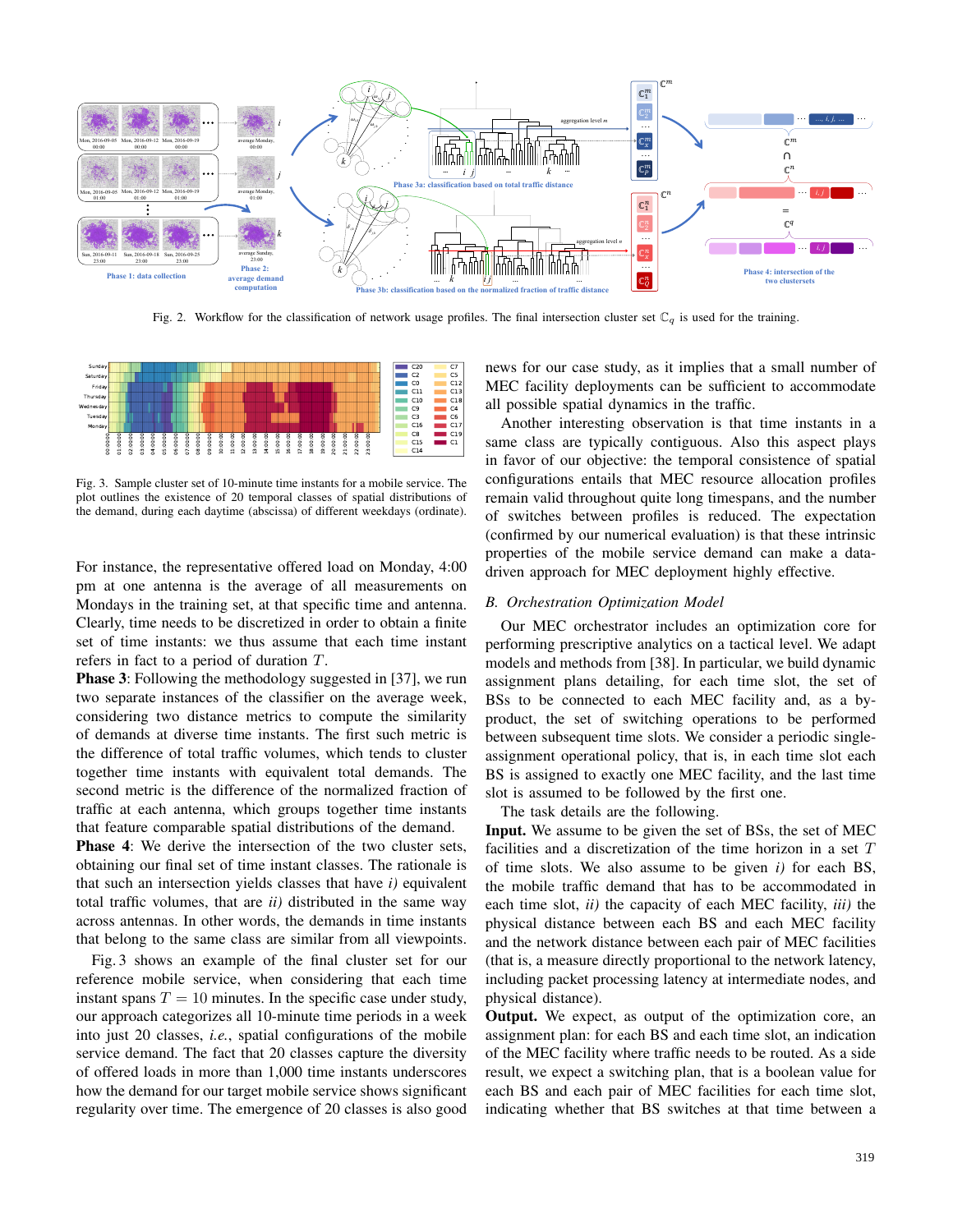particular pair of MEC facilities, or not.

Requirements. The assignment plan satisfies the following conditions: *i)* the overall demand assigned to each MEC facility at each time slot must not exceed its capacity, *ii)* each BS is connected to exactly one MEC facility at each time slot, *iii)* assignment and switching plans must be coherent.

Objective. The plans must target a trade-off between the minimization of network- and user-related costs. The former is generated by the change of BS-MEC facility associations in consecutive time slots, which produces some overhead due to the necessity of migrating VMs. The latter is instead the latency experienced by the user with the current BS-MEC facility association. The relative weight of the network- and user-related costs in the objective function is represented by suitable parameters, set to equal weights in our experiments.

A sample instance with three APs (squares), two MEC facilities (circles) and two time-slots (left and right parts) is depicted in Fig. 4: AP 2 is assigned to MEC facility A at  $t = 1$  and MEC facility B at time  $t = 2$ , therefore a switching operation from A to B needs to be performed.

Formally, our orchestration task can be modeled with the following Mathematical Program:

$$
\min \alpha \sum_{t \in T} \sum_{i \in A} \sum_{\substack{(j,k) \in \\ K \times K}} d_i^t l_{jk} y_{ijk}^t + \beta \sum_{t \in T} \sum_{i \in A} \sum_{k \in K} d_i^t m_{ik} x_{ik}^t
$$
\n(1)

$$
\text{s.t.} \sum_{i \in A} d_i^t x_{ik}^t \le C_k \qquad \forall t \in T, \forall k \in K
$$
\n
$$
(2)
$$

$$
\sum_{k \in K} x_{ik}^t = 1 \qquad \qquad \forall i \in A, \forall t \in T
$$

(3)  

$$
x_{ik}^t = \sum_{l \in K} y_{ilk}^t \qquad \qquad \forall i \in A, \forall k \in K
$$

$$
\forall i \in T \setminus \{1\}
$$

(4)  

$$
x_{ik}^t = \sum y_{ikl}^{t+1} y_{ikl}^{t+1}
$$

$$
\forall i \in A, \forall k \in K
$$

$$
\forall t \in T \setminus \{T\}
$$

(5)  

$$
x_{i,k}^t \in \{0,1\}^{\forall i \in A, \forall k \in K}, \quad y_{i,k',k''}^t \in \{0,1\}^{\forall i \in A, \forall t \in T}_{\forall k',k'' \in K}
$$
\n(6)

where  $A$  is the set of BSs,  $K$  is the set of MEC facilities, T is the set of time slots,  $d_i^t$  is the demand of BS  $i \in A$ during time slot  $t \in T$ ,  $C_k$  is the capacity of MEC facility  $k \in K$  and  $l_{ik}$  (resp.  $m_{ik}$ ) is the distance from facility j to facility  $k$  (resp. from BS  $i$  to facility  $k$ ). Assignment plans are encoded by variables  $x_{ik}^t$ , which take value 1 if BS i is assigned to facility  $k$  at time  $t$ , 0 otherwise. Switching plans are encoded by variables  $y_{ijk}^t$ , which are 1 if traffic from BS i must be switched from facility j to facility  $k$  at time  $t$ , 0 otherwise. Constraints (2) and (3) model requirement *i)* and *ii)*, respectively. Collectively, constraints (4) and (5) ensure assignment and switching plans to be coherent. Finally, (6) impose binary value to all variables. The first term in the objective function (1) models switching costs, while the second term models assignment costs.



#### IV. RESOLUTION ALGORITHM

Problem  $(1) - (6)$  is NP-Hard in general [29]. When the size of the MEC network is large, the resolution of the orchestration problem requires ad-hoc algorithms. A decomposition approach can be employed: when the requirements on MEC facility capacities are considered in 'soft' form, penalizing their violation with suitable multipliers in the objective function, the problem disaggregates in independent subproblems per BS.

In particular, when a penalty multiplier is fixed for each capacity unit violation, a minimum cost path problem in a suitable graph needs to be solved independently for each BS; these problems admit polynomial time algorithms, and can therefore be computed efficiently also on large scale networks and fine grained time discretizations.

In turn, we are able to obtain a set of optimal multipliers through Dantzig Wolfe Reformulation and Column Generation methods [38]. Strictly speaking, the solution found by means of Dantzig Wolfe Reformulation might be fractional, that is some BSs might be fractionally assigned to more than a single MEC facility in some time slots. In that case, we run a heuristic, selectively rounding these fractions, and thereby always choosing a single MEC facility. Our heuristic works as follows. We iterate over each time slot in sequential order. In each time slot, for each BS, the MEC facility having highest fractional assignment is retrieved: we sort the set of BSs according to these assignment values (from highest to lowest). Then, we iterate over each BS following this order, assigning a single MEC facility to each BS; whenever an integer assignment would yield a capacity violation, an alternative MEC facility is selected for that BS, still in order of nonincreasing fractional assignment values in the particular time slot. Our computational experiments revealed this heuristic to be highly effective.

Furthermore, we employ several techniques for speeding up our algorithms, like the use of Lagrangean fixing procedures to reduce the search space. In particular, we initialize column generation using greedy heuristics: for each time slot, BSs are sorted by non-increasing demand and each BS is associated to a profitable MEC facility. The most profitable MEC facility is considered to be that involving no switching cost, if enough residual capacity is available, or the nearest one with enough residual capacity, otherwise.

 $\mathfrak{X}$ 

l∈K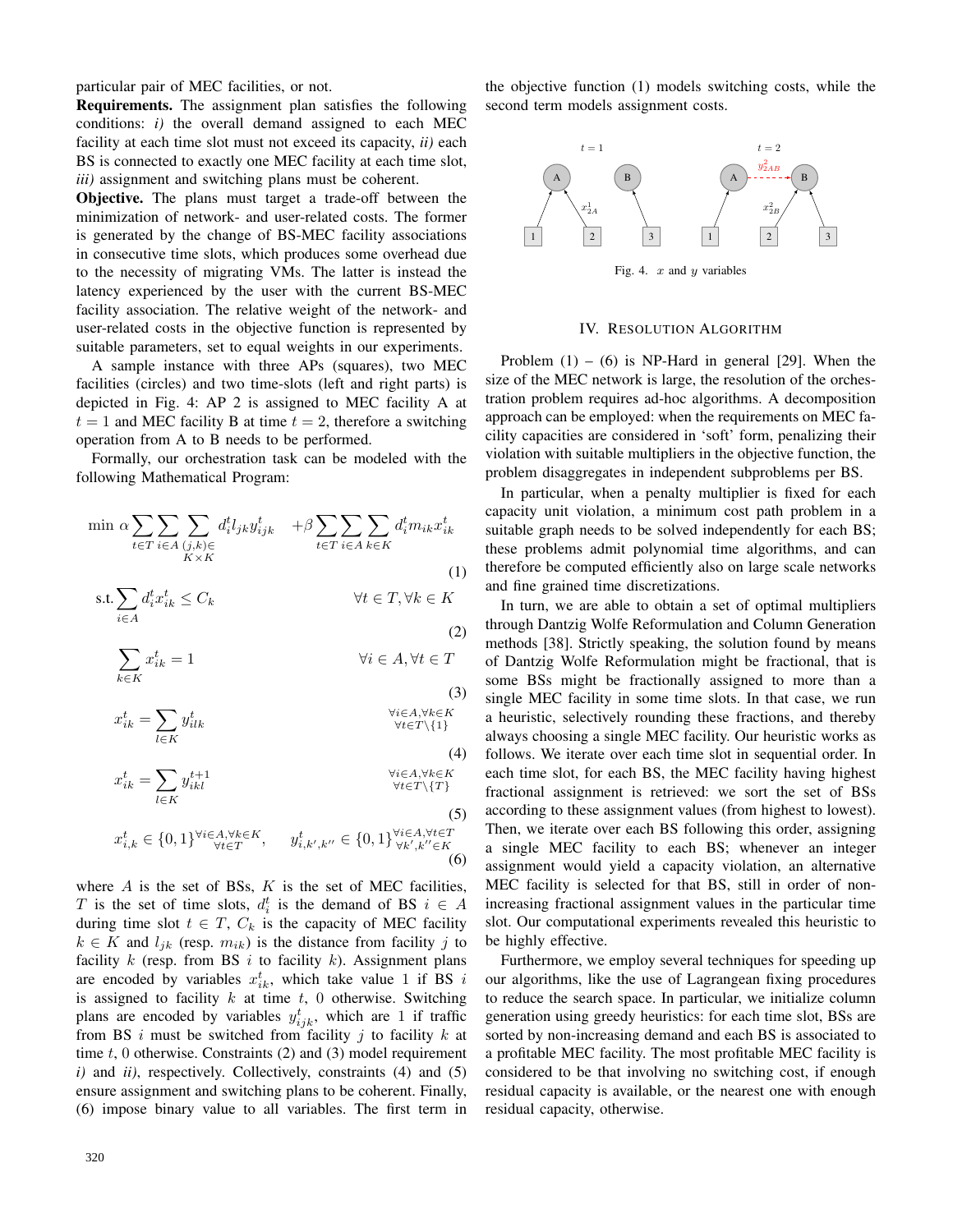## V. SIMULATION RESULTS

We implemented our algorithms in  $C_{++}$ , using CPLEX 12.6 [39] to solve the master LP subproblems, running tests on an Intel i7 4GHz workstation equipped with 32 GB of RAM. Before describing the results on orchestration time period assessment and MEC performance, we describe the dataset.

# *A. Dataset*

The dataset used in our study was collected in the core network of Orange, a major European mobile operator, during three months in 2016. It describes the traffic generated by several millions of mobile subscribers in the French metropolitan areas of Lyon and Paris, for a specific mobile service, *i.e.*, Facebook. More precisely, the data was recorded by monitoring IP sessions at the 3G and 4G core network gateways. A combination of Deep Packet Inspection (DPI) and proprietary fingerprinting tools was employed to infer application-level information on Facebook user sessions. The approach allows to determine the volume of all content traffic related to the Facebook mobile service, including streaming content or messaging, accessed through the app or web interfaces.

The rationale for the choice of Facebook is that it represents a prominent mobile service, generating around 20% of the compound downlink and uplink demand in the network. It is also an example of typical service that could benefit from the improved quality of service granted by a MEC infrastructure.

It is important to remark that the traffic is aggregated at the antenna sector level. This ensures that the information in the dataset is a combination of the Facebook sessions of many users, hence it does not contain personal data or raises privacy issues. The dataset is composed of twelve weeks of traffic demands, aggregated by 10-minutes time-periods.

## *B. Time-period granularity*

In order to identify suitable demand discrete-time profiles, we evaluated six different time-period aggregations:

- aggregating consecutive 10-minute periods to form a period of four, two and one hour ('4H', '2H' and '1H' in the remainder). The resulting training sets consist of 42, 84 and 168 time-periods, respectively. Using shorter time periods for this strategy revealed to be too complex to solve; at the same time we found tests on longer time periods not informative, as already the 4H case is dominated by 2H and 1H aggregations, and the experimental trend is clear, as discussed in the remainder;
- aggregating 10-minute periods belonging to the same clustering profile generated as presented in Subsection III-A, with clustersets of one hour ('1HC'), 30 minute ('30MC') and 10-minute ('10MC'); the resulting training sets differs for Lyon and Paris dataset: for Lyon dataset, time-periods are 99 for '1HC', 171 for '30MC' and 260 for '10MC'; for Paris dataset, time-periods are 60 for '1HC', 160 for '30MC' and 141 for '10MC'.

We observe that the number or time-periods in 2H is similar to that of 1HC. The same can be observed for 1H and 30MC.

For the training set, we use the first 4 weeks of the dataset to build the typical average week used by the clustering approach in the classification process. As recommended in [37], we also tested the construction of the typical week using the median value of the demand, but the results only marginally differed with respect to the average week, so we avoid reporting them.

Lyon dataset contains demands from 332 BSs, while Paris dataset has 1907 BSs. We set three cardinalities of facilities for the dataset of Lyon (10, 20 and 30, resp.) and two cardinalities of facilities for the dataset of Paris (20 and 50, resp.). The location of the facilities was generated by a  $k$ medoid algorithm, using the coordinates of the BS locations as input data. Distances between BS and facilities were computed using the Haversine formula [40]. Parameters  $\alpha$  and  $\beta$  of objective function (1) were both set to 1. The resulting training set is composed of 60 instances.

*a) Benchmark:* As benchmark for our methodology, we considered a baseline approach without the time-period aggregation we propose with our model, therefore with a single time-period, leading to a single assignment for every BS to a MEC facility over the week and no switching of assignment among MEC facilities during the week. We computed a single time-period demand averaging demands of all time-periods in our dataset; we used this single-time average demand to train our model for every city and every facility cardinality (5 training instances). We solved the corresponding problem with the ILP general solver of CPLEX, stopping the resolution when an optimality gap lower than 1% was reached. We label such instances as 'S' in the remainder.

*b) Training Computational Results:* In Fig. 5 we present the box-plots of the execution times of the training sets, in logarithmic scale (base 10), highlighting each the different time-period granularity (a boxplot shows a box bars indicating the minimum, 1st quartile, median, 3rd quartile, maximum). We can notice that the consecutive 1H case has the highest execution time (up to 10 hours of executions), followed by the 30MC case, while a lower time is required by 4H and 2H and 1HC, with S as fastest approach. In addition to the plot, we found that the average execution time for 'S' is 10 seconds, for '4H', '2H' and '1HC' is less than five minutes (165.1 s, 273.5 s and 268.8 s, resp.), for '1H' is more than 2 hours  $(9022.6 \text{ s})$ , for '30MC' is slightly more then 1 hour  $(4515.6 \text{ s})$ s) and finally for '10MC' half an hour (2012.9 s). Having similar number of time-periods, '2H' and '1HC' (resp. '1H' and '30MC') require similar training time.

In Fig. 6 we present the box-plots of the optimality gap of the training sets, still highlighting each the different timeperiod granularity. As specified previously, 'S' training was stopped as soon as an optimality gap less than 1% was reached. We can notice little difference among different aggregations: with respect to the worst-case performance, '4HC' has the worst result, while the clustering cases have better performances; with respect to the median performance, all aggregations show similar results in the range 2–5%. In addition to the plot, we found that the average optimality gap for '4H' is around 5%, for '2H', '1H' and '1HC' is around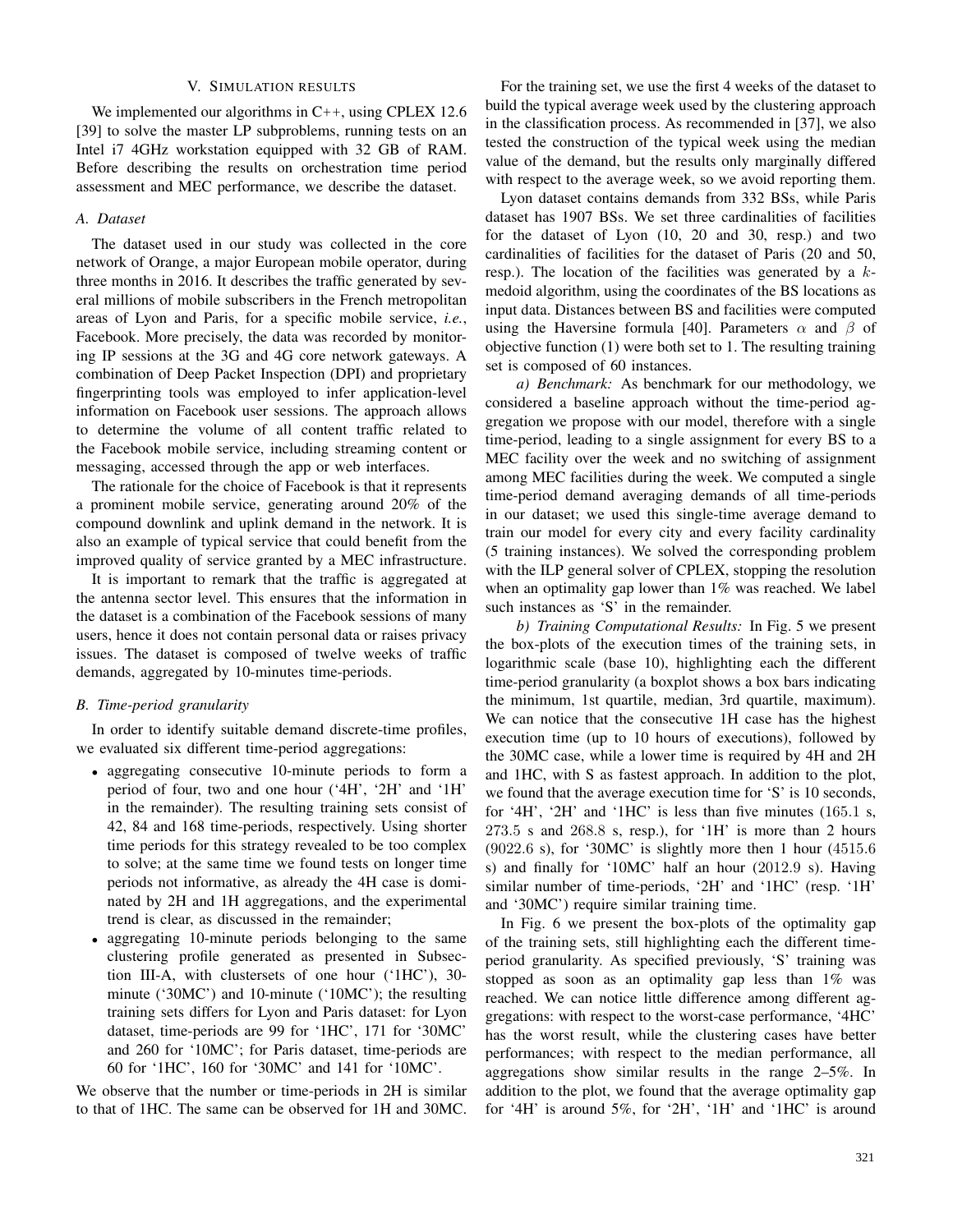

Fig. 5. Execution Time

4%, while '30MC' and '10MC' is around 3.3%.

## *C. Cost components assessment*

We tested the assignments generated by our algorithm against the original 10-minute periods demands in our datasets, considering all twelve weeks separately. That is, for every training instance we have twelve tests with a different demand.

First, we compare the performance of the time-periods aggregation from the point of view of the MEC access latency costs, that is defined by the objective function of model (1).

We present the costs in three parts:

- the assignment cost considering the distance between a BS and MEC facility and the demand of the BS (component  $\beta \sum_{t \in T} \sum_{i \in A} \sum_{k \in K} d_i^t m_{ik} x_{ik}^t$  in (1));
- the switching cost considering the distance between MEC facilities in considering time-slots and the demand of the BS (component  $\alpha \sum_{t \in T} \sum_{i \in A} \sum_{\substack{(j,k) \in K \times K}}$  $d_i^t l_{jk} y_{ijk}^t$  in (1));
- and the total cost (1).

We do not present the absolute value of the assignment and total costs, rather for every test week we compute the percentage difference between the lowest cost among those obtained with the seven time-period aggregations (4H, 2H, ... 10MC, plus the benchmark S) and the cost obtained with the given time-period aggregation. For example, while testing with 10 facilities, trained with average reference week, let us assume that for test week 1 the minimum cost  $\bar{c}_1$  is given by the training assignment generated by '30MC' aggregation: the percentage difference of the costs of the test week 1 of every time-period aggregation is computed as  $(c_1 - \bar{c}_1)/\bar{c}_1$ . Hence, '30MC' will have a percentage gap of 0 for test week 1, in the scenario with 10 facilities trained with average week.

In Fig. 7 we present the box-plots of the percentage gaps of the costs. Every figure contains a separate box-plot for each time-period aggregation method. We can notice that:

- the positive effect of clustering can be evaluated by comparing '1H' with '30MC': they yield a similar number of time-periods, but the latter allows slightly faster training, producing at the same time solutions of lower costs;
- w.r.t. assignment costs (Fig. 7a), 'S' always leads to the highest cost, i.e. longer MEC access latency, on median 20% higher than the minimum; all other aggregations show similar results, except '4H' which has slightly worse results (on median 8% higher cost than the



Fig. 6. Optimality Gap

minimum): the lowest average cost is given by '30MC', '1H' retrieves a cost higher on median of 1%, while '2H','1HC' and '10MC' show worsening of about 2-4%;

- on the contrary, w.r.t. switching costs (Fig. 7b), with the exception of 'S' which always ensures no switching costs, '4H' always leads to the lowest cost, i.e., the least number of MEC facility switching, and on median all other aggregations retrieve a switching costs from 2 to 8 times the cost given by '4H';
- however, the huge difference in the switching cost does not lead to a significant change in the total cost (Fig. 7c): this latter is composed mostly of the aggregation costs and it shows similar difference gaps.

In order to further analyze this behavior, in Fig. 8 and 9 we present two indices regarding the assignments and the switching arising from the training:

- given that every BS has to be assigned to a MEC facility in every time-period, in our model the best option corresponds to the nearest facility. Therefore, we compute for every case the percentage of times a BS has not been assigned to its nearest MEC facility, that we present in Fig. 8 as single box-plots for every time-period aggregation. We can notice that 'S' has the highest median nonnearest assignments (more than 30% of the assignments); '4H' and '1HC' have similar median behavior with 26% of non-nearest assignments, and all other aggregations show a value around 22%. This behavior better explains the poor performance of 'S' and '4H' for what concerns assignment costs.
- in Fig. 9 we present the percentage of times a switching occurs in any time-period for any BS (i.e. number of switching over  $(|T| - 1) \cdot |A|$ , as box-plot for each time-period aggregation: we can notice that this value is considerably low for '4H' (on average less than 0.5% of the time a switching occurs) and is on average low for every aggregation (the highest value is 1.25% of the times). This behavior also explains the low effect of the switching costs in the total cost computation.

## *D. Computing capacity violation*

Given that the BS-MEC facility assignment is computed using a reference week, it can generate a violation of the MEC facility capacity given by the change of the demand pattern in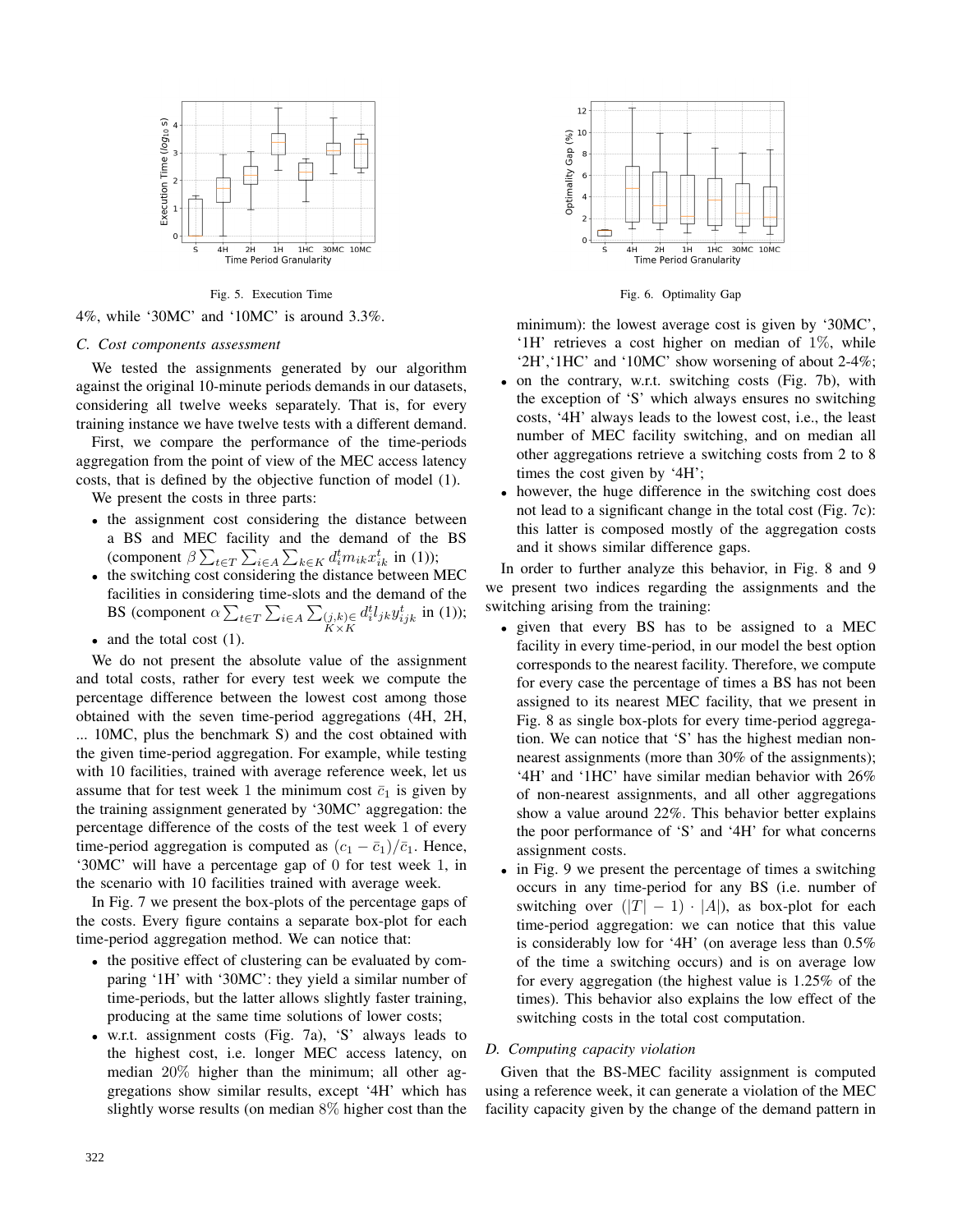



the test week from the reference week. In order to measure the violation of capacity, we introduce three indices:

• average capacity excess ('SUM-SUM' in the remainder):

$$
\sum_{t \in T} \sum_{k \in K} \frac{\max\{\sum_{i \in A} d_i^t x_{ik}^t - C_k, 0\}}{C_k \cdot |K| \cdot |T|}
$$

• percentage number of times a capacity is exceeded ('SUPPORT' in the remainder):

$$
\frac{|\{(t,k): \sum_{i\in A} d_i^t x_{ik}^t - C_k < 0, \forall t \in T, \forall k \in K\}|}{|K| \cdot |T|}
$$

• average of excess, only when a violation occurs ('SUM-SUM-SUPPORT'):

$$
\frac{\sum_{t \in T, k \in K: d_i^t x_{ik}^t - C_k < 0} \left( \frac{\sum_{i \in A} d_i^t x_{ik}^t - C_k}{C_k} \right)}{\left| \left\{ (t, k) : \sum_{i \in A} d_i^t x_{ik}^t - C_k < 0, \forall t \in T, \forall k \in K \right\} \right|}
$$

In Fig. 10 we present box-plots of these three indices, in logarithmic scale (base 10). We can notice that:

- the 'SUM-SUM' index (Fig. 10a) is rather low for every time-period aggregation, only the '10MC' show a slightly higher median value, but it is less than the 0.05% for both the reference weeks;
- the 'SUPPORT' index (Fig. 10b), i.e. the percentage of time-periods in which a MEC facility has a capacity violation, does not show particular differences between the time-periods aggregation; '4H' shows a lower third quartile, that is however always lower than 0.5% for every time-period aggregation;



Fig. 8. Non-Nearest Assignments

• the 'SUM-SUM-SUPPORT' index (Fig. 10c), i.e. the average violation computed only when violations occur, show a different behaviour for the '10MC' aggregation: while the median value is almost constant for all aggregations, '10MC' in the worst-case can violates a MEC capacity of more than  $350\%$  (i.e. it assign to a facility an amount of demand that is more than three times its capacity); this behaviour would advise against '10MC'.

## VI. CONCLUSIONS

We presented in this paper a MEC orchestration framework that (i) enables taking orchestration decisions on base station to MEC facility assignments, and that (ii) at an arbitrary time period granularity within a reference horizon hence taking into consideration load variations along time, while (iii) supporting advanced spatio-temporal clustering among base stations based on network data analytics. It is, as of our knowledge, the first effort of this type.

We show that - by extensive simulations against real network data of an application that could benefit from MEC with our framework we (a) largely outperform baseline orchestration decision without time-period aggregation by a order of magnitude in terms of MEC access latency, (b) scale with the number of time periods by leveraging on spatio-temporal clustering of base stations, and (c) identify which time-periods and aggregation techniques better allow minimizing MEC access latency and facility switching costs.

As a further work we plan at refining the clustering algorithms so as to anticipate factors in the preprocessing phase that could enhance the quality of the orchestration solutions.



Fig. 9. Switching Occurrences